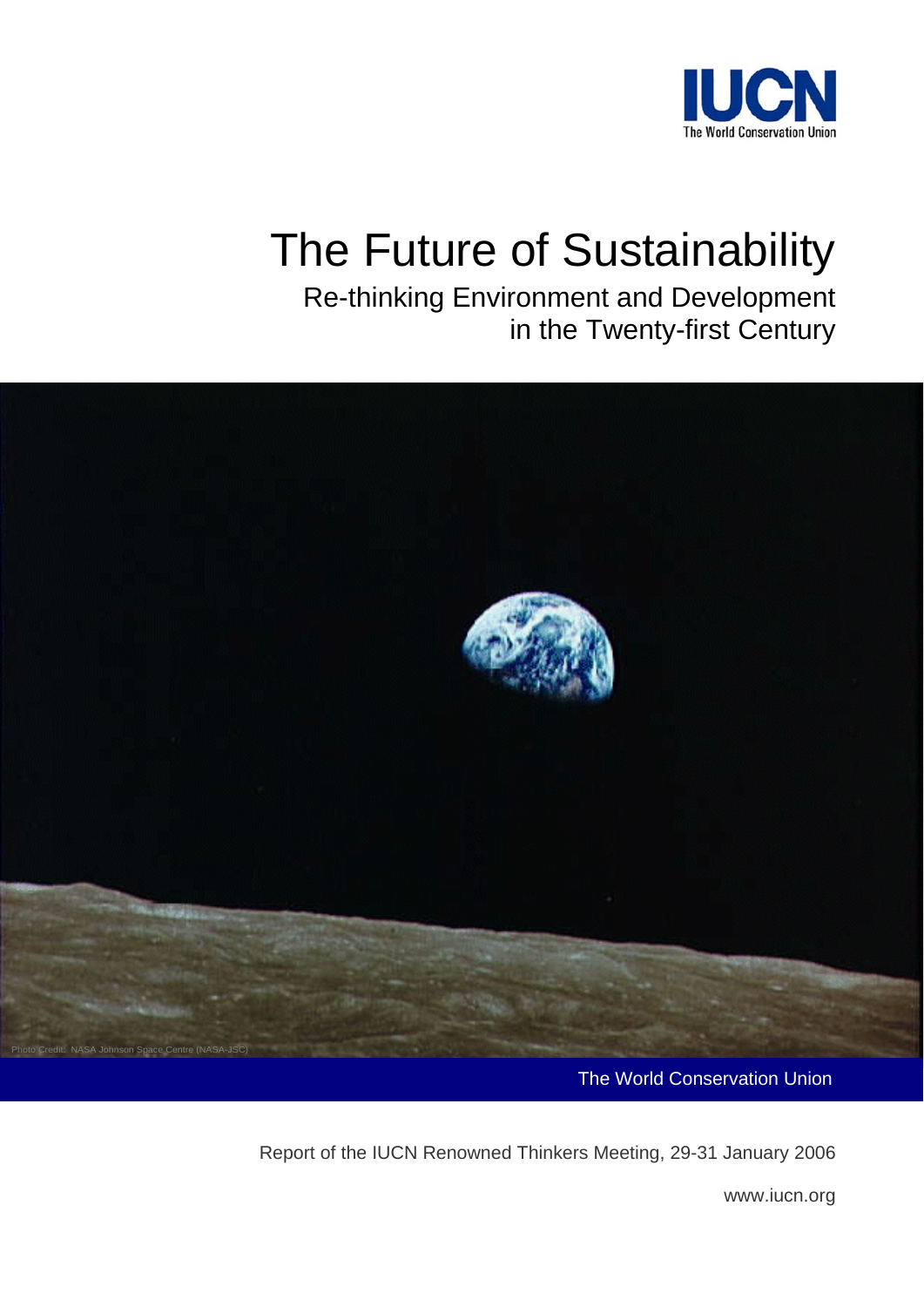# **The Future of Sustainability: Re-thinking Environment and Development in the Twenty-first Century**

W.M. Adams Professor of Conservation and Development, Department of Geography, University of Cambridge, UK

# **1. Background**

IUCN convened a meeting at the end of January 2006, to discuss the issue of sustainability in the twenty-first century<sup>1</sup>. The meeting considered the progress made towards global sustainability, the opportunities and the constraints facing the world and the World Conservation Union in attempting to meet the challenge of sustainability. This paper has been written to develop further key arguments explored at the meeting, and to provide a basis for discussion by IUCN Council of next steps in the 'rethinking sustainability' process<sup>2</sup>.

# **2. The Idea of Sustainable Development**

At the start of the twenty-first century, the problem of global sustainability is widely recognised by world leaders, and a common topic of discussion by journalists, scientists, teachers, students and citizens in many parts of the world. The World Summit on Sustainable Development (WSSD, 2002) confirmed that the first decade of the new century, at least, would be one of reflection about the demands placed by humankind on the biosphere.

The idea of sustainability dates back more than 30 years, to the new mandate adopted by IUCN in 1969<sup>3</sup>. It was a key theme of the United Nations Conference on the Human Environment in Stockholm in 1972<sup>4</sup>. The concept was coined explicitly to suggest that it was possible to achieve economic growth and industrialization without environmental damage. In the ensuing decades, mainstream sustainable development thinking was progressively developed through the World Conservation Strategy (1980)<sup>5</sup>, the Brundtland Report (1987)<sup>6</sup>, and the United Nations Conference on Environment and Development in Rio (1992), as well as in national government planning and wider engagement from business leaders and non-governmental organisations of all kinds.

Over these decades, the definition of sustainable development evolved. The Brundtland Report defined sustainable as 'development that meets the needs of the present without compromising the ability of future generations to meet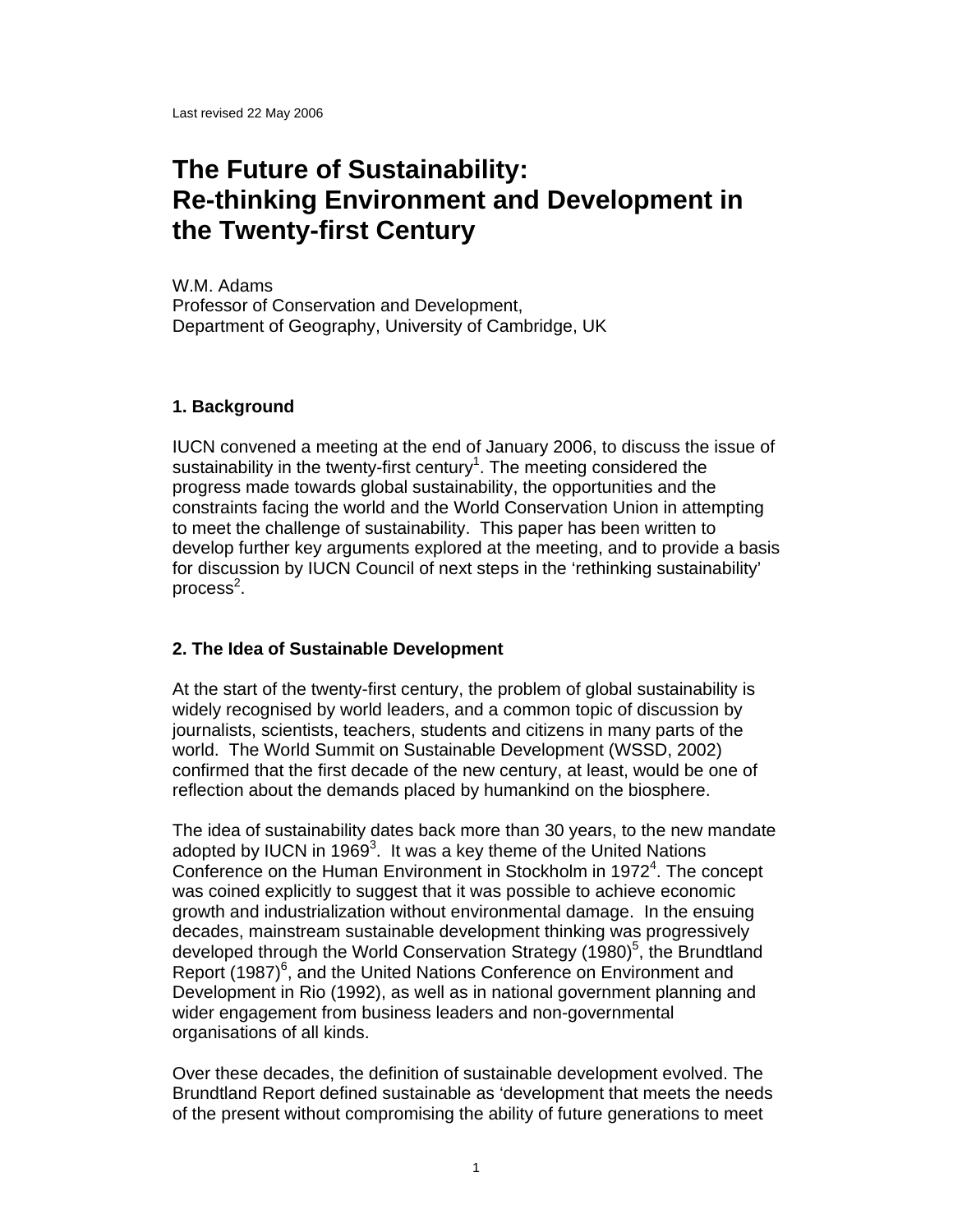their own needs'<sup>6</sup>. This definition was vague<sup>7</sup>, but it cleverly captured two fundamental issues, the problem of the environmental degradation that so commonly accompanies economic growth, and yet the need for such growth to alleviate poverty.

The core of mainstream sustainability thinking has become the idea of three dimensions, environmental, social and economic sustainability. These have been drawn in a variety of ways, as 'pillars', as concentric circles, or as interlocking circles (Figure 1). The IUCN Programme 2005-8, adopted in 2005, used the interlocking circles model to demonstrate that the three objectives need to be better integrated, with action to redress the balance between dimensions of sustainability (Figure 1 c).



http://www.iucn.org/programme/

Governments, communities and businesses have all responded to the challenge of sustainability to some extent.

Almost every national government in the United Nations now has a minister and a department tasked with policy on the environment, and many regional and local governments have also developed this capacity. Since 1992 the volume and quality of environmental legislation (international, national and local) has expanded hugely, and international agreements (such as the Kyoto protocol) have not only raised the profile of environmental change but also begun to drive global policy change.

Public awareness of environmental and social issues in development are in many cases now well developed. Citizens in almost all countries not only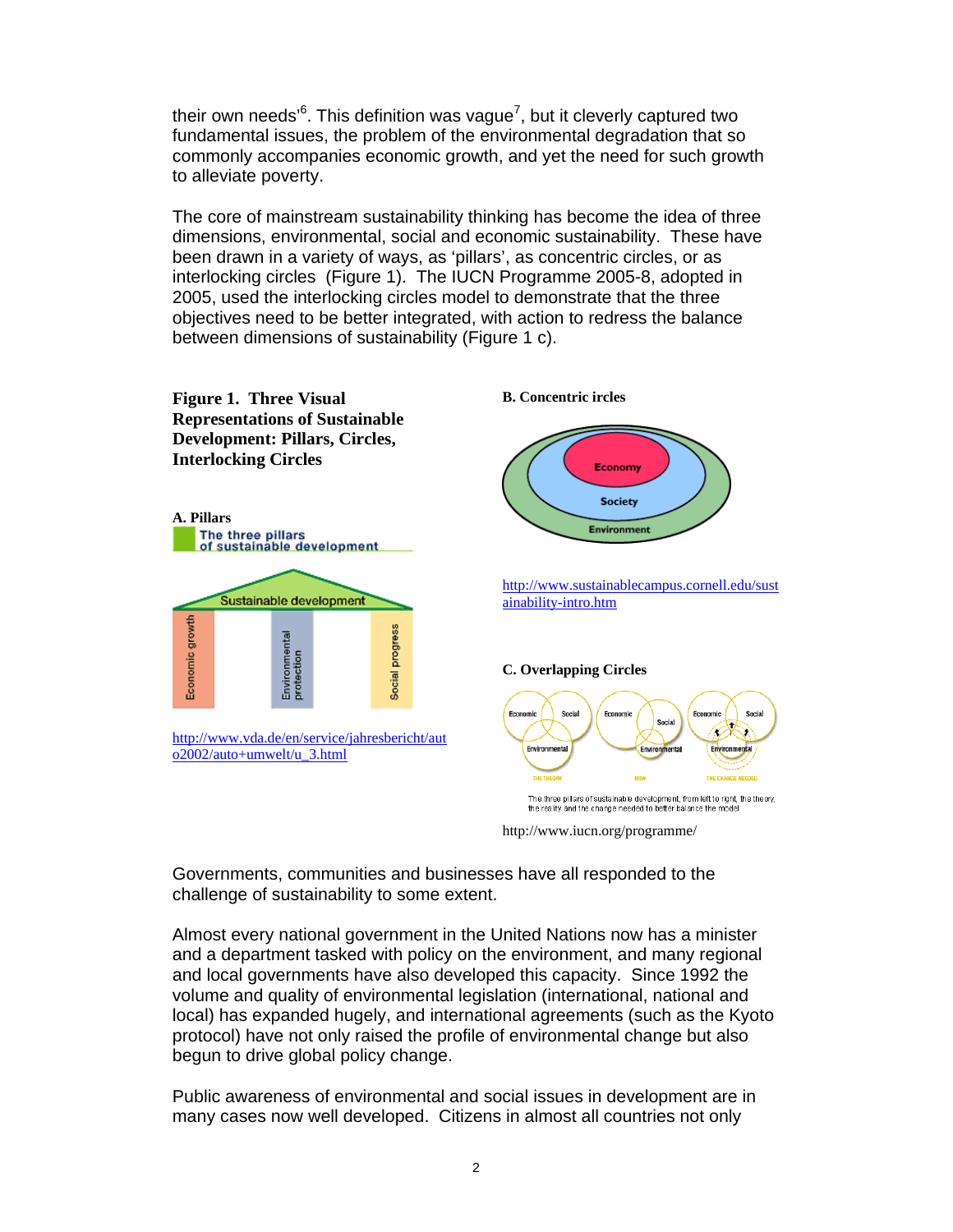know the issues, but tend to feel that the quality of the environment is important both to their own wellbeing and to the common good.

The 'greening' of business has grown to be a central issue in corporate social responsibility for many global companies, although for many it is still a boutique concern within wider relationship management, rather than something that drives structural change in the nature or scale of core business.

There is a profound paradox here. On the one hand, the twenty-first century is widely heralded as the era of sustainability, with a rainbow alliance of government, civil society and business devising novel strategies for increasing human welfare within planetary limits. On the other hand, the evidence is that the global human enterprise rapidly becoming *less* sustainable and not more. Much has been achieved - but is it enough? Are global trends towards sustainability or away from it? Have the concepts of sustainability and sustainable development offered a coherent basis for change?

# **2. Critiques of Sustainable Development**

# *2.1 Is it clear what sustainable developments means?*

The phrase sustainable development covers a complex range of ideas and meanings<sup>8</sup>. Our Common Future located environmental issues within an economic and political frame, moving sustainability to the core of international development debate. Rio emphasised global environmental change, and the problems of biodiversity and resource depletion and climate change. The World Summit on Sustainable Development returned poverty to the top of the agenda, reflecting the Millennium Development Goals agreed at the United Nations Millennium Summit in September 2000<sup>9</sup>. Sustainability was one of eight Goals, associated with 18 targets and 48 indicators intended to be yardsticks for measuring improvements in people's lives<sup>10</sup>.

Analysts agree that one reason for the widespread acceptance of the idea of sustainable development is precisely this looseness. It can be used to cover very divergent ideas<sup>11</sup>. Environmentalists, governments, economic and political planners and business people use 'sustainability' or 'sustainable development' to express sometimes very diverse visions of how economy and environment should be managed. The Brundtland definition was neat but inexact. The concept is holistic, attractive, elastic but imprecise. The idea of sustainable development may bring people together but it does not necessarily help them to agree goals. In implying everything sustainable development arguably ends up meaning nothing.

# *2.2 The problem of trade-offs*

The conventional understanding of sustainable development, based on the 'three pillars' model is flawed because it implies that trade-offs can always be made between environmental, social and economic dimensions of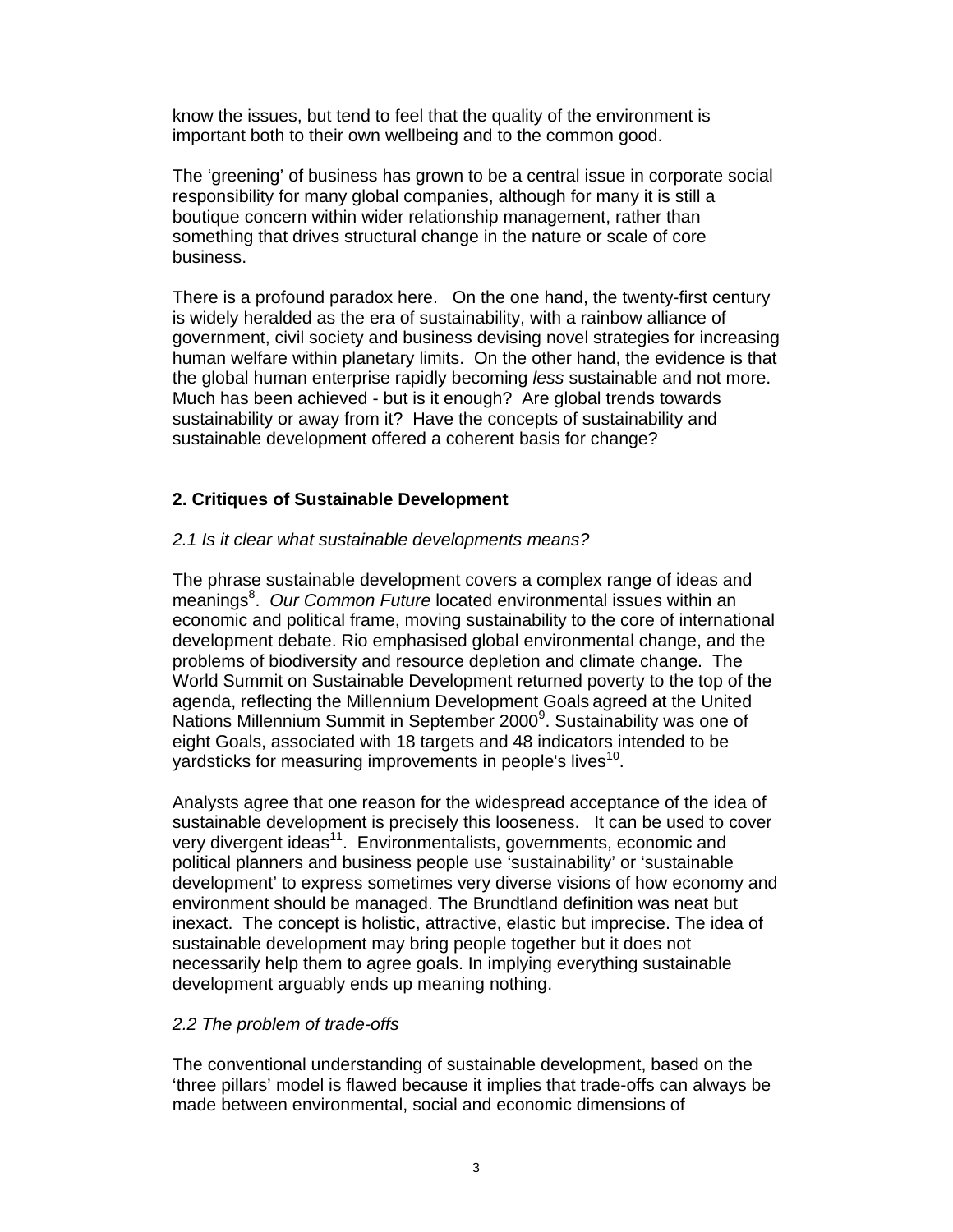sustainability. In response to this, a distinction is often drawn between 'strong' sustainability (where such trade-offs are not allowed or are restricted) and 'weak' sustainability (where they are permissible). The concept of 'critical natural capital' is also used to describe elements of the biosphere that cannot be traded off (e.g. critical ecosystems or species). However, in practice, development decisions by governments, businesses and other actors do allow trade-offs and put greatest emphasis on the economy above other dimensions of sustainability. This is a major reason why the environment continues to be degraded and development does not achieve desirable equity goals.

The three 'pillars' cannot be treated as if equivalent. First, the economy is an institution that emerges from society: these are in many ways the same, the one a mechanism or set of rules created by society to mediate the exchange of economic goods or value. The environment is different, since it is not created by society. Thinking about trade-offs rarely acknowledges this. Second, the environment underpins both society and economy. The resources available on earth and the solar system effectively present a finite limit on human activity. Effective limits are often much more specific and framing, in that the capacity of the biosphere to absorb pollutants, provide resources and services is clearly limited in space and time. In many areas (e.g. warm shallow coastal waters adjacent to industrialised regions) that capacity is close to its limits.

# *2.3 The Problem of Metrics*

There is no agreed way of defining the extent to which sustainability is being achieved in any policy programme. Sustainability and sustainable development are effectively ethical concepts, expressing desirable outcomes from economic and social decisions. The term 'sustainable' is therefore applied loosely to policies to express this aspiration, or to imply that the policy choice is 'greener than it might otherwise be (e.g. the idea of a 'sustainable road building programme'). Everywhere the rhetoric of sustainable development is ignored in practical decisions. Often sustainable development ends up being development as usual, with a brief embarrassed genuflection towards the desirability of sustainability. The important matter of principle therefore becomes a victim of the desire to set targets and measure progress.

# **3. Is There a Problem with the State of the World?**

The issue of environmental limits to the human project on earth was brought to international attention in the early 1970s, particularly by the Club of Rome's precocious computer modelling in *Limits to Growth12*. The World Conservation Strategy, published in 1980, offered the first coherent a analysis of environmental sustainability. It emphasised the need to maintain essential ecological processes and life support systems, to preserve genetic diversity, and to ensure the sustainable utilization of species and ecosystems.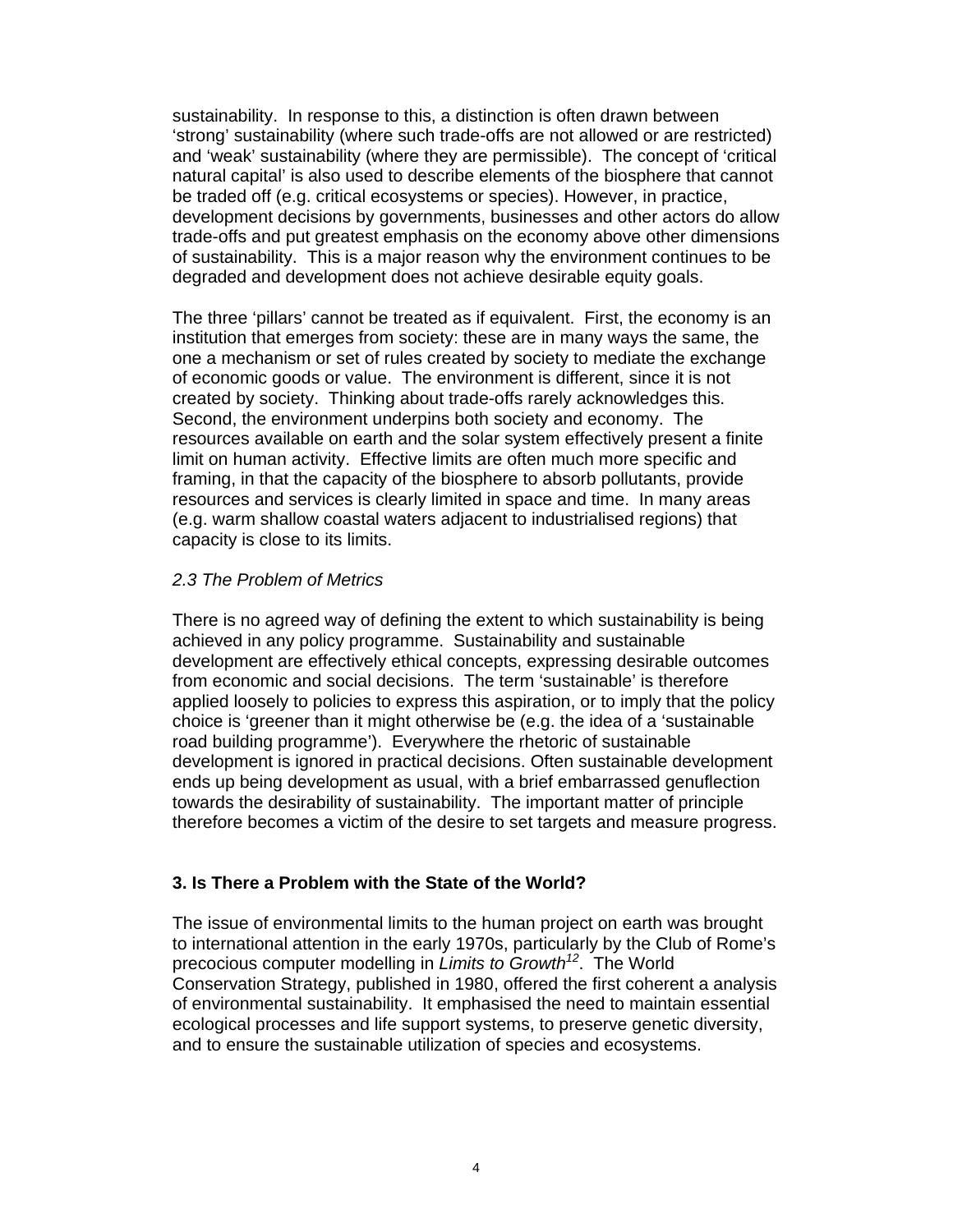In 2005, exactly a quarter of a century later, the findings of the Millennium Ecosystem Assessment offered a stark commentary on the state of the earth and the sustainability of humankind's management (See Box)

The significance and scale of the global human footprint is not in doubt. Consumption of living resources as raw material and sinks for waste materials is high and growing<sup>13</sup>. In 1997, Peter Vitousek and colleagues noted in *Science* that the rate and scale of change in the biosphere as well as the kinds and combinations of change were fundamentally different from those at any other time in planetary history<sup>14</sup>. The results of these transformations are almost universally negative in their impacts on the biosphere. In 1992, Edward Wilson noted that human activities have increased 'background' extinction rates by between 100 and 10,000 times. 'We are', he said, 'in the midst of one of the great extinction spasms of geological history'.<sup>15</sup>

The message is no better on poverty. The Millennium Assessment makes quite clear that not only does the level of poverty remain high, but inequality is growing (Box 2).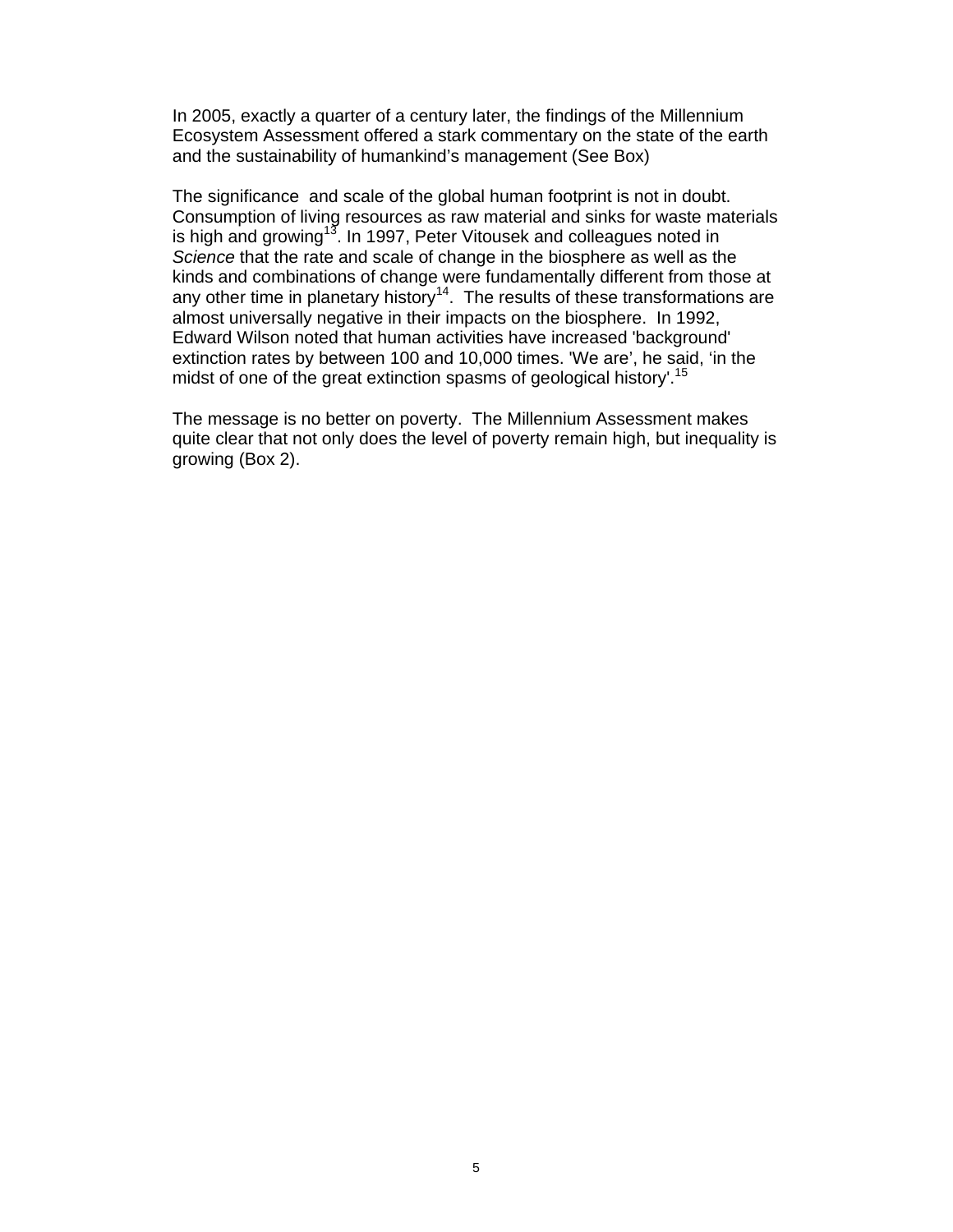#### **Box 1: State of the Biosphere**

#### **Status of Regulating and Cultural Services**

| <b>Regulating Services</b>    | <b>Status</b> |
|-------------------------------|---------------|
| Air quality regulation        | decline       |
| Climate regulation $-$ global | improvement   |
| Climate regulation $-$        | mixed         |
| regional and local            |               |
| Water regulation              | mixed         |
| Erosion regulation            | decline       |
| Water purification and        | decline       |
| waste treatment               |               |
| Disease regulation            | mixed         |
| Pest regulation               | decline       |
| Pollination                   | decline       |
| Natural hazard regulation     | decline       |
| <b>Cultural Services</b>      |               |
| Spiritual and religious       | decline       |
| values                        |               |
| Aesthetic values              | decline       |
| Recreation and ecotourism     | mixed         |

Source: Millennium Ecosystem Assessment and sources in numbered end notes

#### **State of the world's ecosystems**

- By 1980, humans estimated to appropriate forty per cent of potential terrestrial net primary production<sup>16</sup>.
- In 1994, 75 per cent of the habitable earth estimated to have been disturbed by human activity<sup>17</sup>.
- In 2003 the global population of large predatory fish had been reduced to only 10% of levels before industrial fishing began $^{18}$ .

#### **Change in ecosystems**:

- More land was converted to cropland in the 30 years after 1950 than in the 150 years 1700 - 1850
- 20% of the world's coral reefs were lost and 20% degraded in the last several decades
- Amount of water in reservoirs quadrupled since 1960
- Withdrawals from rivers and lakes doubled since  $1960^{19}$

#### **Change in biogeochemical cycles**:

- Flows of biologically available nitrogen in terrestrial ecosystems doubled since 1960
- Flows of phosphorus tripled
- 50% of all the synthetic nitrogen fertilizer ever used has been used since 1985
- 60% of the increase in the atmospheric concentration of CO<sub>2</sub> since 1750 has taken place since 195920

#### **Box 2 Poverty**

- 1.1 billion people survive on less than \$1 per day. 70 percent live in rural areas where they are highly dependent on ecosystem services
- Inequality has increased over the past decade. During the 1990s, 21 countries experienced declines in their rankings in the Human Development Index
- Over 850 million people were undernourished in 2000–02, up 37 million from the period 1997– 99
- Per capita food production has declined in sub-Saharan Africa
- Some 1.1 billion people still lack access to improved water supply, and more than 2.6 billion lack access to improved sanitation
- Water scarcity affects roughly 1–2 billion people worldwide.
- Global improvements in levels of poverty are skewed by rapid economic growth in India and China; poverty elsewhere (especially in sub-Saharan Africa) is profound and persistent

Source: Millennium Ecosystem Assessment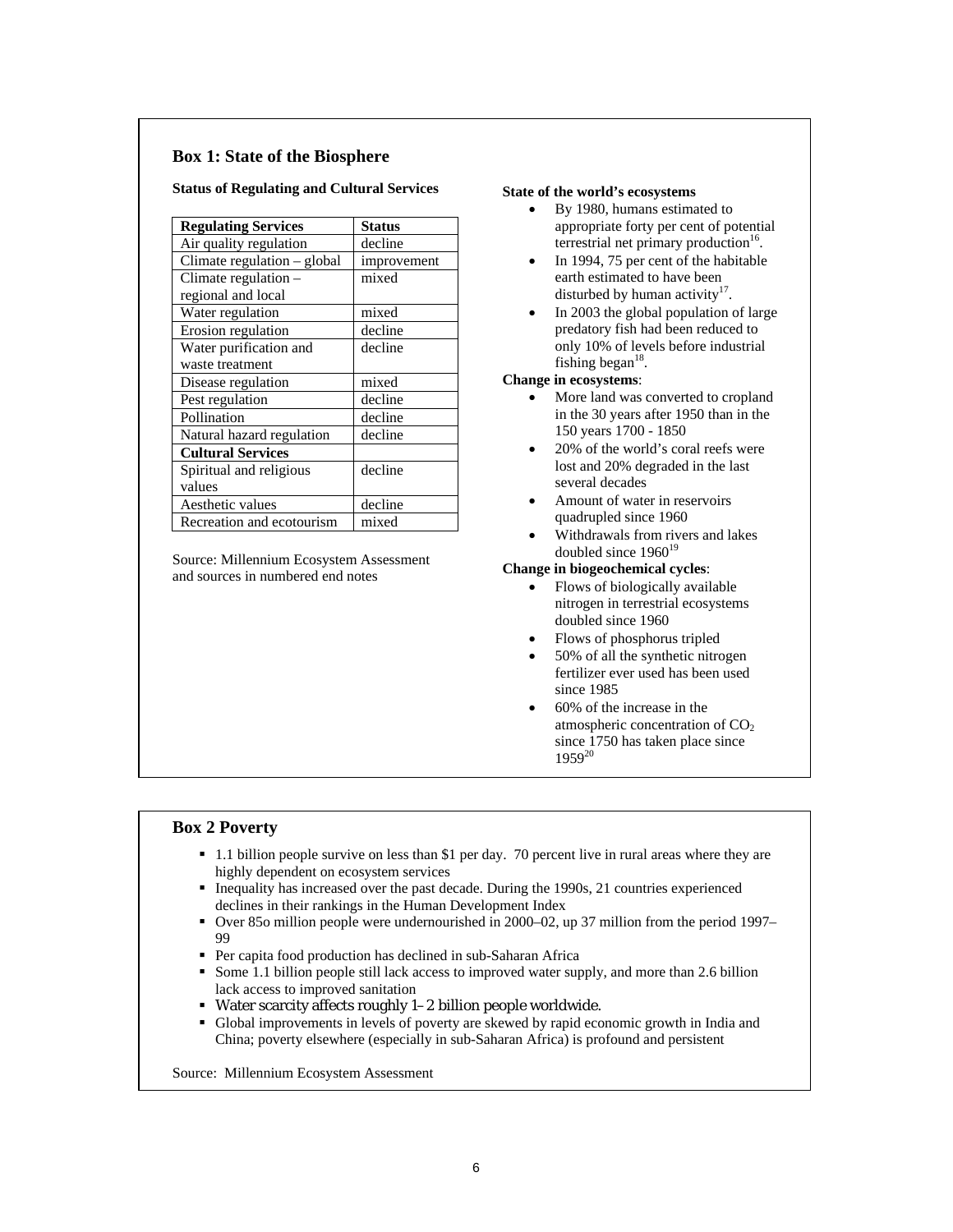Problems of environment and development are closely linked; degradation of ecosystem services harms poor people. Half the urban population in Africa, Asia, Latin America, and the Caribbean suffers from one or more diseases associated with inadequate water and sanitation. The declining state of capture fisheries is reducing an inexpensive source of protein in developing countries. Per capita fish consumption in developing countries, excluding China, declined between 1985 and 1997. Desertification affects the livelihoods of millions of people, including a large portion of the poor in drylands

Since the Millennium Summit in 2000 (at which world leaders agreed the Millennium Development Goals), and the World Summit on Sustainable Development in 2002, there has been a renewed energy to policy debate about poverty and environment. The concept of sustainable development precisely embraces this challenge.

Yet despite over three decades of explicit concern about sustainability, a concern increasingly part of the mainstream of international debate, the human claim on nature is increasing almost everywhere unchecked, and the problem of poverty is deeply persistent. The implications for the poor of the current generation and for future generations is extremely serious.

The velocity of environmental change is fast, and increasing. As Peter Vitousek and colleagues comment, tellingly, 'we are changing the earth more rapidly than we are understanding  $it^{21}$ . Rates of human transformation of the earth are increasing, particularly in countries undergoing rapid industrialization or de-industrialisation.

The human capacity to destroy life-support systems (ecosystem services) is new. Humanity is burning through natural assets and their capacity to support life and quality of human life without thought to the future and the rights and needs of today's people.

The current relationship between humans and biosphere is novel, outside all human historical experience (and therefore learned adaptive responses), and arguably outside the envelope of evolution adaptation of higher mammals.

#### **4. Urgency, Risk and Opportunity**

Although the issue of sustainability has been recognised explicitly since the 1970s, there is an acute urgency to the global problematique at the start of the twenty first century. However, at the same time the first decade of this century offers a unique opportunity to re-think the dominant patterns of global development.

The twentieth century was dominated by debates about 'development', how to promote Western models of economic growth, urbanisation and industrialisation globally. Environmentalist critique of development in the last 30 years argued that the conventional development model was unsustainable.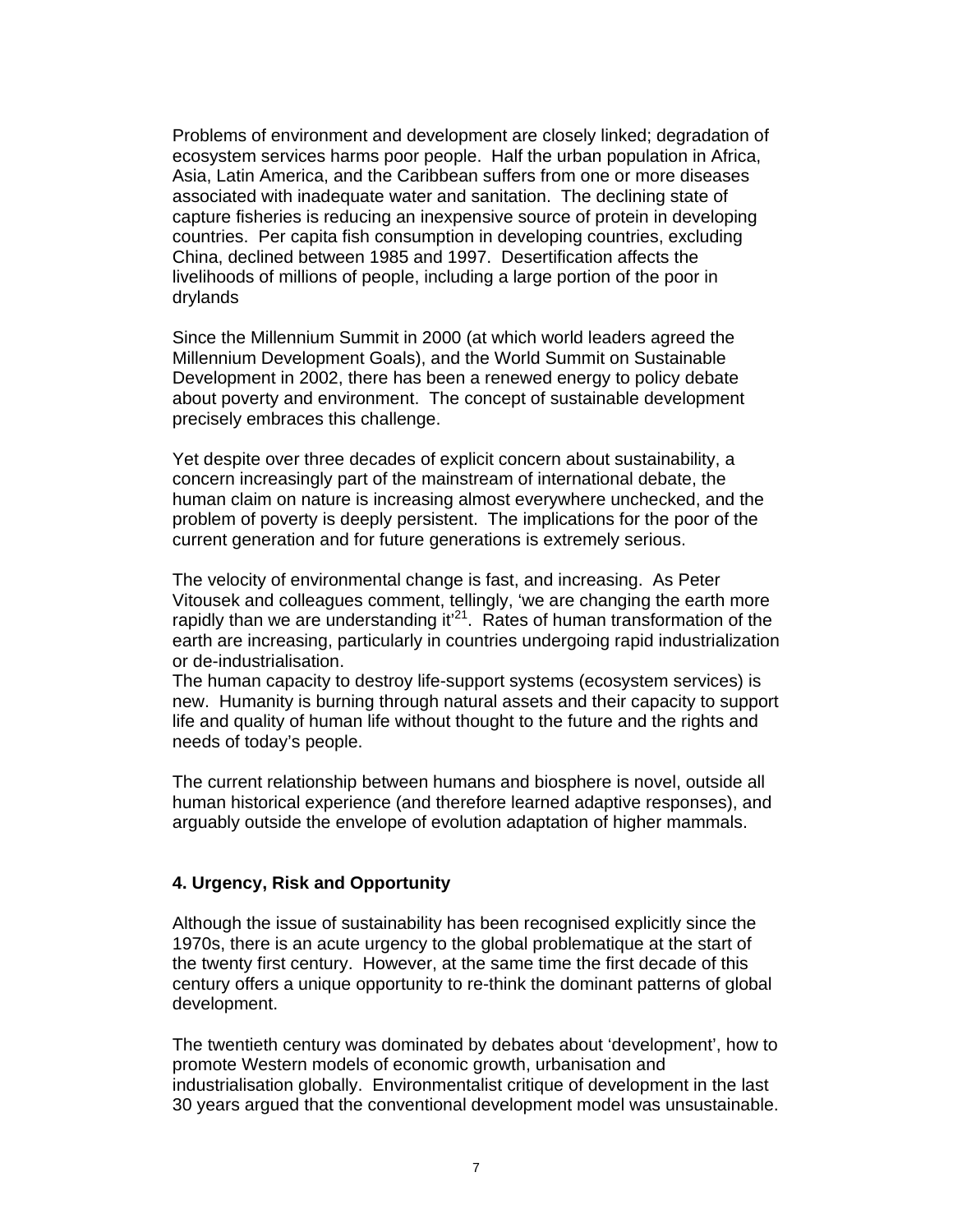Several factors now offer a unique window for demonstrating that fact, and for convening a new discussion about human and environmental futures.

Today, at the start of the twenty first century, some developing countries had begun to achieve sustained economic growth and industrialisation on this model, first the 'Asian Tigers', then China and India. The success of development on the standard 'fossil fuel automobile-based throwaway consumer economy' in China and India offers a unique opportunity to assess its limitations. China's success, for example, is bringing massive increases in consumption (grain, meat, steel oil, timber)<sup>22</sup>. China's revolutionary economic growth demonstrates the flaws with the conventional growth model. It shows the need for systemic change in the way development is understood and brought about globally: in the west as much as elsewhere. The earth is at a tipping point: business as usual is no longer an option.

The present global dilemma offers huge risks, but also outstanding opportunities. The need to create a 'sustainable postfossil-fuel society and economy<sup>23</sup> has never been more widely recognised, although the challenges on the road to achieving it remain breathtaking.

The dominant development model based on the unlimited meeting of consumer wants leads inexorably to over-consumption. Yet continued physical expansion in the global reach of commodity supply systems means that consumers in developed countries continue to perceive resource flows as bountiful, and develop no sense of limits to consumption<sup>24</sup>. Whether as consumers or citizens, people in industrialised economies show no awareness that production systems are ecologically flawed or constrained. Yet this model is itself disseminated internationally by global media and advertising as unproblematic, uniformly good and desirable. Belief in the opportunity to consume without limits in an ecologically limited world is a powerful driving force increasing global risk.

Interestingly, the unsustainability of the present global development model is probably better understood in China than in the conventional industrial heartlands of Europe and North America. There, politicians fear backlash from citizens reacting as consumers to anything that alters their lifestyle in ways they perceive as deleterious. This results in demands for low fuel prices, profligate material and energy consumption, and persistent ignorance of the social and environmental conditions under which global products are created. Environmentalist challenges to business as usual remain outside the mainstream, and the unsustainable patterns of production and consumption of the developed world persist.

The global integration of once semi-independent national economies is advancing rapidly, eroding the capacity of the nation state to balance economic, social and environmental choices

Social and cultural globalization is also rapid, creating both dizzying opportunities for information and cultural exchange, but also unprecedented challenges to the post-second world war institutions of international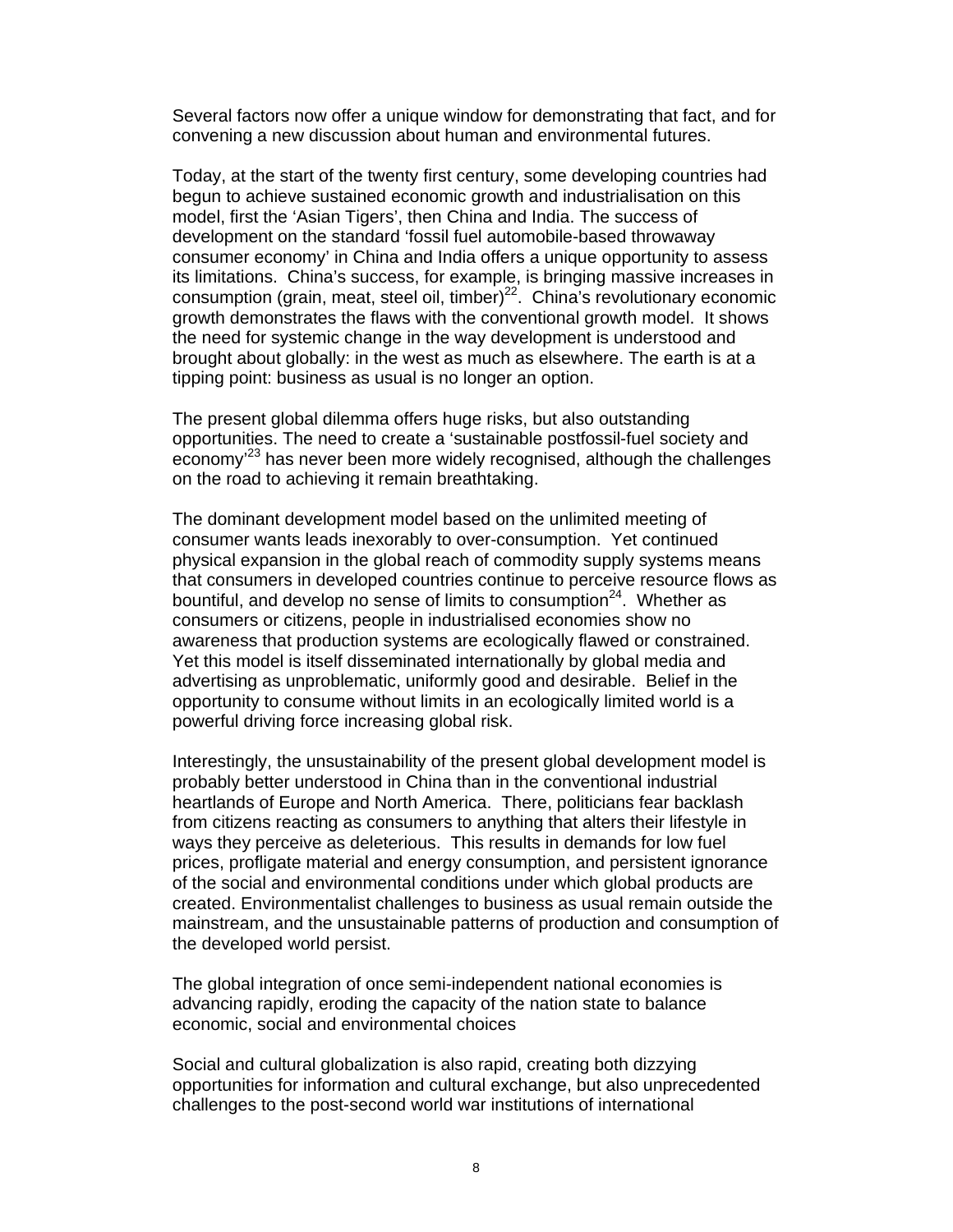integration and governance. Disabling fears about security, cultural change and political threat are an issue in many countries.

Human influences on natural patterns of climatic variability undermine the comfortable assumption dominating the twentieth century that global climate would persist within known historical bounds. Scientific understanding, although growing, is still limited. However, it is clear that the oceanatmosphere envelope demonstrates non-linear dynamics, making relatively rapid changes in climatic patterns a likely feature of the future earth; human forcing of the parameters of that change (through the greenhouse effect and other processes) will increase the speed and unpredictability of such changes. Climate change has immediate implications for other phenomena such as sea level and extreme events. The coastal location of the world's largest cities exposes huge numbers of people to potential future risk.

The growth of global human populations brings exciting benefits in terms of cultural achievements and creativity, and the generation of new ideas. However, the rate of growth of human populations and the rate of growth of the services needed to meet growing human need present huge challenges. The chronic nature of the poverty into which many children are born presents significant and rapidly advancing risks.

Technology also offers opportunities and risks. The novelty of some new technologies and the speed of technological innovation and adoption brings the potential for unforeseen social, environmental, economic or health consequences, (e.g. the adoption of new technologies or novel compounds by untrained users). Some technologies bring significant political and governance challenges (e.g. nuclear fission).

Developments in ecological restoration offer novel and inspiriting opportunities to enhance and reinstate biodiversity and ecosystem services, yet human skills in ecosystem assembly remain limited. For this reason, any argument for a strategy of 'develop now and restore damaged ecosystems later', based on extrapolation of the logic of the 'environmental Kutznets curve' is fundamentally flawed. 'Critical natural capital' cannot be replaced within realistic timeframes.

The concurrence of disasters in 2005 and 2006 (numerous hurricanes and tropical storms, earthquakes, flooding, famine) has concentrated the minds of Western media pundits on the shared fate of humanity. Some of these disasters (especially storminess and flooding) are connected in popular accounts to issues such as climate change. The parallel nature of environmental and humanitarian issues is thus clear to many people.

There is therefore, in the first decades of the twenty-first century, a powerful opportunity to start a new debate about development, economy, equity and environment. This must address both the human needs and aspirations of the poor of developing world, and the over-consumption in the industrialised world.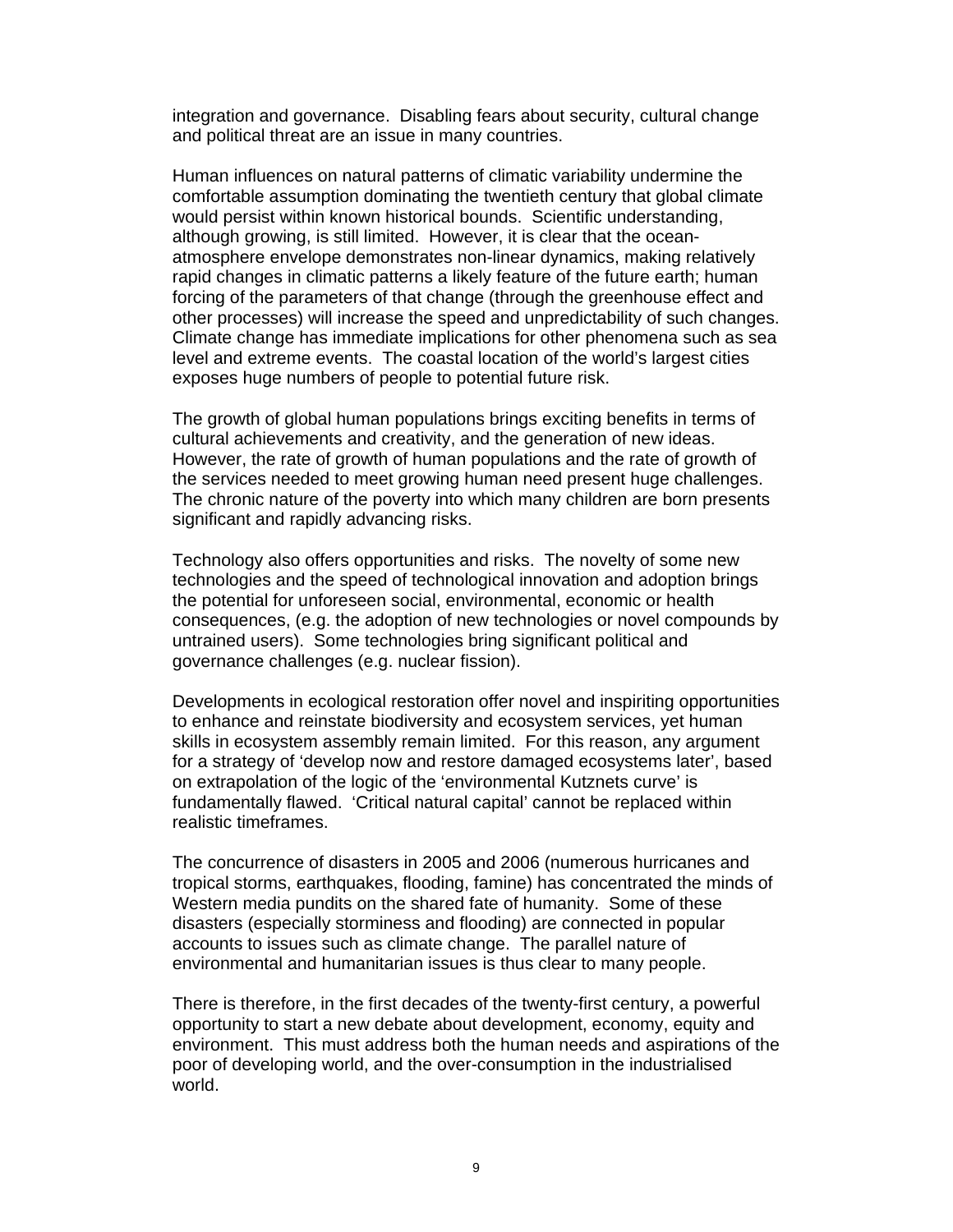# **5. A New Challenge**

# *5.1 The Need for a New Approach*

Despite the achievements of the last three decades, the present concepts of sustainability and sustainable development are clearly inadequate to drive the transitions necessary to adapt human relations with the rest of the biosphere for the future. Something new is needed.

The problem with sustainability and sustainable development is not that the aspirational values they represent are wrong, but that they are over-worked and tired, As currently formulated they are too loose to drive effective change on the scale required.

The need at the start of the twenty first century is clearly for systemic change. The experience of the last 30 years shows that this cannot be brought about using the metaphors, slogans and ideas that are currently available. The scale of transformation needed demands new concepts, new ideas, new ways of engaging citizens and opinion leaders in the search for solutions.

However, as an idea sustainability has been, and continues to be, powerful. While the concept is clearly burdened with a great deal of excess weight, and many potentially conflicting ideas have become attached to it like barnacles on a ship's hull, it still has considerable power. The concept of sustainability is widely recognised and discussed. It has taken a decade and a half's effort to build the concept into the thinking of local and national governments, business and schools and universities. To use a business analogy, sustainability is an established 'brand' that has wide recognition and still expresses core values to a wide audience. For a business with an established brand that has become tired, abandonment and re-launch of a replacement could bring just huge costs and confusion and lost public engagement.

*Hypothesis 1: That the most effective strategy is to adopt an incremental or evolutionary approach, re-orientating the concept of sustainability, reemphasising what it means and moving forwards; a strategy of 'keep it but fix it'.* 

#### *5.2 Timing*

The manifold challenges to the world community first decade of the twentyfirst century present a turbulent moment within which to push for a new engagement with the idea of sustainability. However, it also offers a window of opportunity for the development of a new approach to planetary management.

By 2020 responses to issues like climate change and 'peak oil' will be more obvious, but the room for manoeuvre will be much less. Moreover, the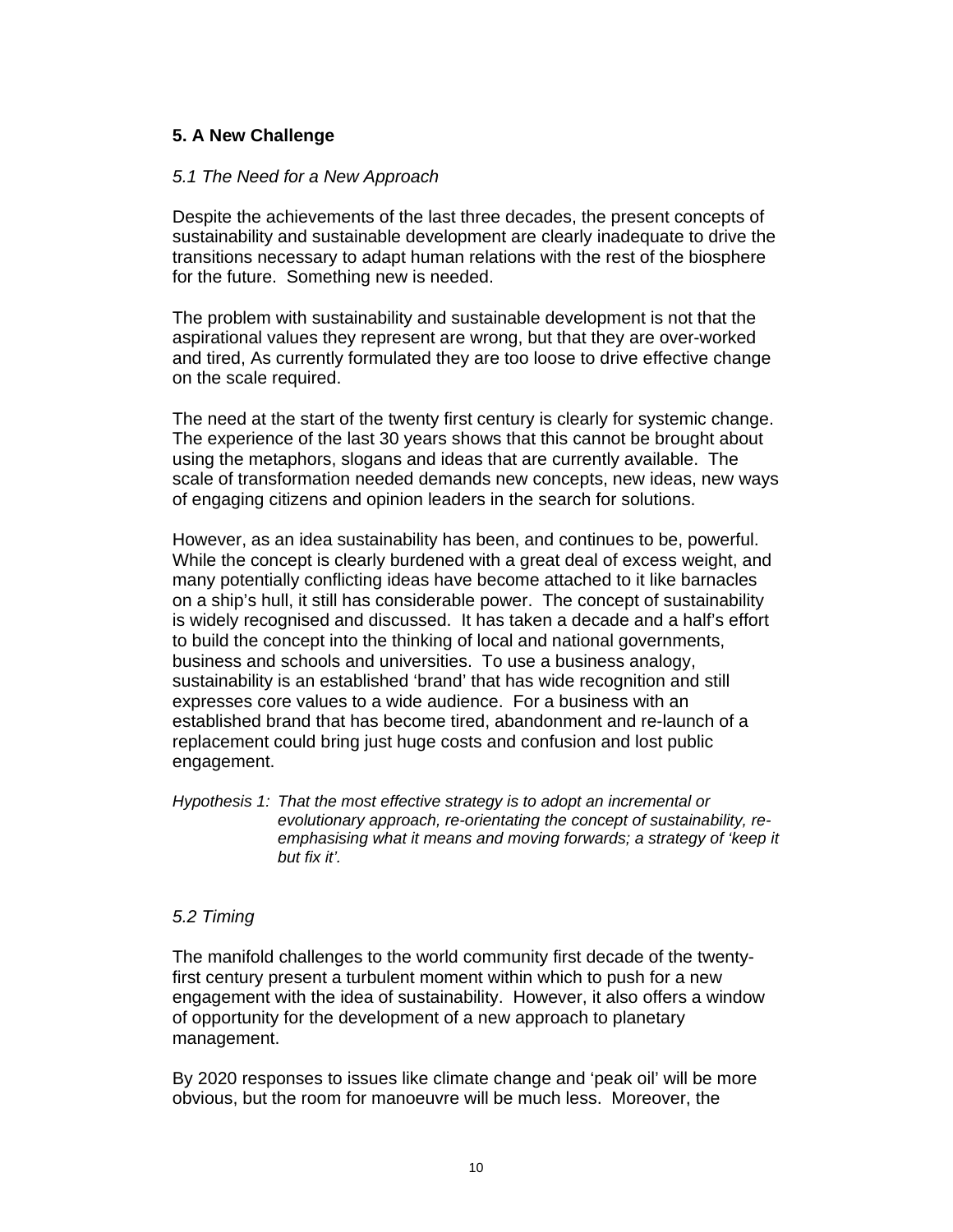political stresses that result for these challenges will not necessarily be conducive to calm collaborative action. Change, particularly significant change, in 'business as usual, needs time, but the environment is the timekeeper. Human misuse of environmental assets is driving environmental change, and this demands action now.

 *Hypothesis 2: That the timing is right to develop a new strategic approach to global sustainability* 

# *5.3 The Role of The World Conservation Union -IUCN*

IUCN has a unique constitution (incorporating government and nongovernmental organisations) and unique convening power. IUCN therefore is therefore in a position to start to broker new forms of coalition, alliances and see if we can create innovation. If IUCN's membership can be mobilised, then it could provide the basis for a catalytic effect on current debate. IUCN can do little alone, but it can empower and mobilise others.

*Hypothesis 3: That IUCN should take a lead in developing new thinking about sustainability* 

# **6. New Concepts, New Thinking**

#### *6.1 Sustainability and Resilience*

The uncomfortable bottom line of sustainability is the insight that the biosphere is limited. In its crude form, the idea of 'limits to growth' dominated 1970s environmentalism. Evidence of resource substitution (fibre optics for copper cables, light plastics for steel) and improved resource use technologies (e.g. improved technologies for the discovery and exploitation of oil reserves) have allowed this view to be pilloried as unrealistic 'flat-earthism'. On the other hand, the spread of persistent organic pollutants, the ozone hole and the growing certainly of anthropogenic climate change caused by CO2 and other greenhouse gases demonstrate that the fundamental point is perfectly valid. The earth's capacity to yield products for human consumption, to absorb or sequestrate human wastes (especially novel compounds), and to yield ecosystem services are all of them limited. The idea that that there is always somewhere to absorb externalities is flawed, and it is a myth of progress that living systems will always recover from human demands.

Moreover, as environmental capacity is reached, institutions for sharing the earth are placed under intolerable strain.

The science of resilience is central to an understanding of the planetary future, and the metaphor of resilience (and its limits) is valuable for its contribution to more general debate. For decades, message taken from the science of ecology by society more generally was that ecosystems were homeostatic – that once a stress was removed, they would bounce back to their former state. This comforting metaphor implied that there was no reason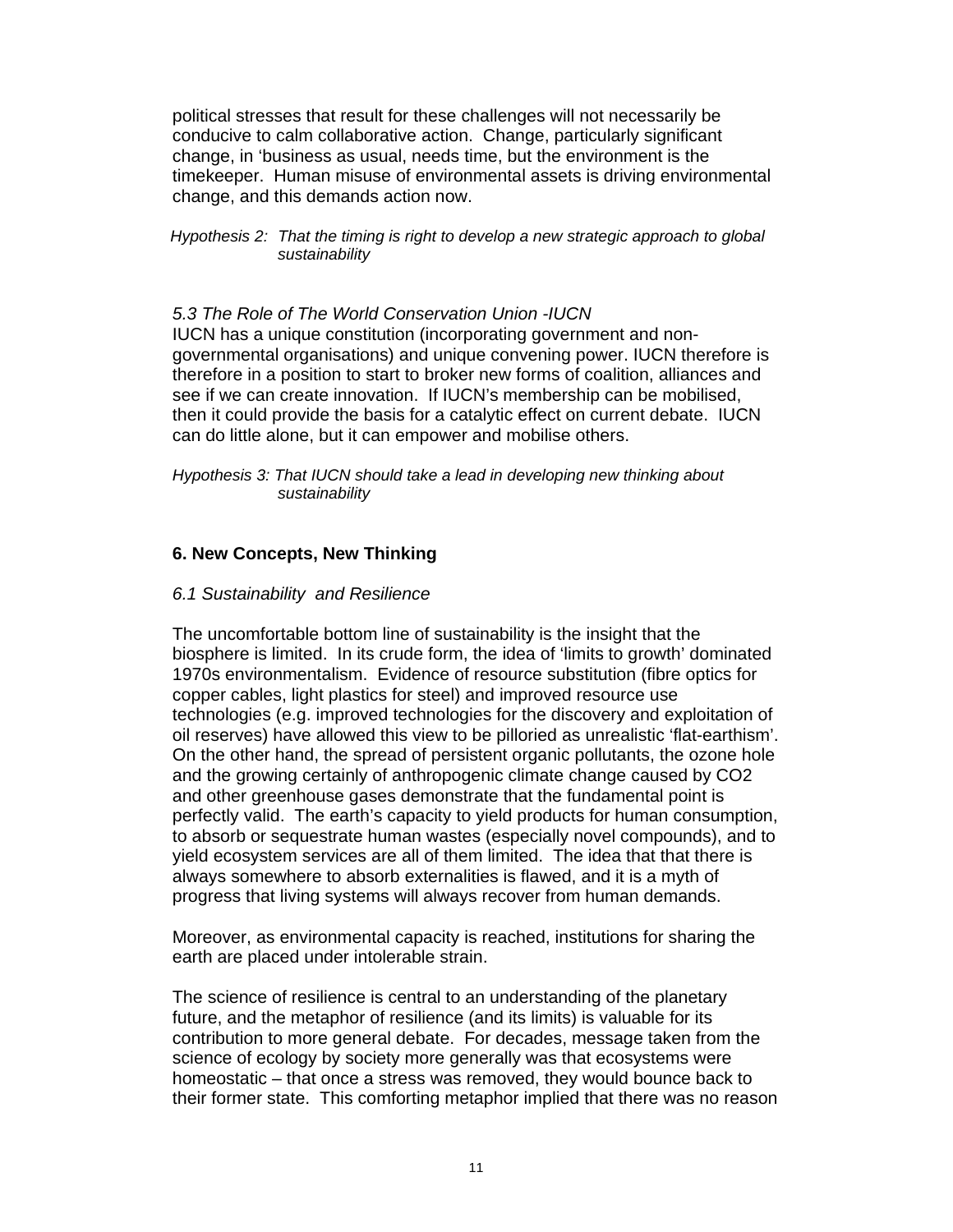to fear that human misuse of the global environment would lead to irretrievable breakdown. The bleak message of the Gaia hypothesis, that the biosphere could be understood as a self-regulating system, was reinterpreted with shocking anthropocentric complacency to imply that it would therefore always support human life. The earth may function to maintain life, but not necessarily life in the stunning biodiversity we know today, and certainly not human life.

Ecology has moved on. Non-linear dynamics are accepted as an inherent element in ecosystem function. Polluted lakes do not necessarily return to their former state when pollution stops; climate can not be expected to vary around some mean approximating to the conditions of the last 30 years; it is highly likely that extinction of certain species will change the amplitude and frequency of ecosystem change in ways that constrain human opportunities; novel compounds and broad-taxon genetic manipulation may well generate shifts in ecosystem form and function.

The biosphere is not infinite. As Edward Wilson observes, 'the biosphere, all organisms combined, makes up only one part in ten billion of the earth's mass. It is sparsely distributed through a kilometre-thick layer of soil, water and air stretched over a half billion square kilometres of the surface<sup>125</sup>.

The capacity of nature to meet human needs depends on both its internal dynamics and its dynamic responses to human stresses. The resilience of the biosphere is critical to the sustainability of human enterprise on earth.

#### *6.2. Sustainability and Human wellbeing*

The diversity of life is fundamental to human wellbeing<sup>26</sup>. The concept of nature has great strength, because it combines both a conventional conservation concern for species and ecosystems (biodiversity) and the diverse ways in which species and ecosystems have value (aesthetic, cultural and spiritual values as well as more directly material values, and the Millennium Ecological Assessment recognised).

Under the conventional development model, the 'good life' is defined in narrow economistic terms, in terms of access to good and services. This formulation is inadequate. Just as Amartya Sen's concept of 'development as freedom' (the expansion of the real freedoms that people enjoy) transforms understanding of attempts to achieve development, so too there is a need to concentrate not on the means to achieve sustainability, but on ends $27$ .

Sustainability needs to be made the basis of a new understanding of human aspiration and achievement. The relevant metric of sustainability is 'the production of human wellbeing (not necessarily material goods) per unit of extraction from or imposition upon nature<sup>'28</sup>.

A key element here is the linkage between human wellbeing and security. The quality, diversity and functions of the environment underpin human health, solidarity and security. This is not currently central to thinking about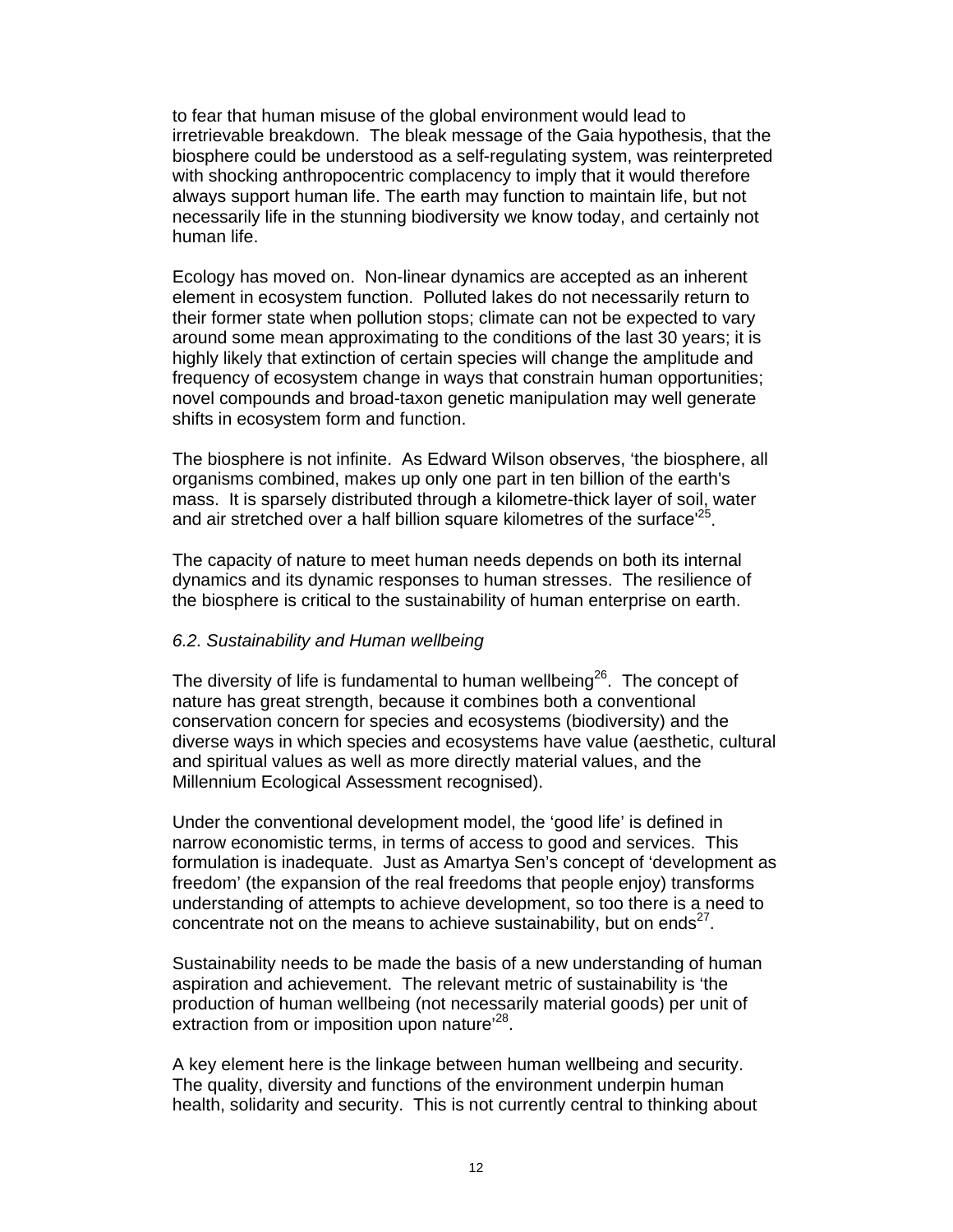social and economic development choices, which separate political and economic risk into the mainstream of debate, and sidelines environmental quality and risk wither to the arena of scientific disagreement or some secondary concern about 'quality of life'. Material consumption and political security are therefore treated as if they were separate from, more important than, issues of quality of life.

In fact, security between people depends fundamentally on issues of equity, within and between generations. David Orr suggests the principle that 'no human being has the right to diminish the life and well-being of another and no generation has the right to inflict harm on generations to come<sup>29</sup>. Security and wellbeing are both rooted in issues of justice at global scale. Sustainability is the path that allows humanity as a whole to maintain and extend quality of life through diversity of life.

The importance of future generations are a central core concept of sustainability. Intra-generational equity (meeting human needs now) needs to be directly linked to the fulfilment of basic needs of all global citizens in the future (inter-generational equity). At present we lack political mechanisms to achieve the former, and we allow development only loosely tied to this goal to undermine capacity to achieve the latter

Justice is of fundamental importance to the planetary future: equity in the enjoyment of the benefits from the use of the earth's resources between and within generations.

#### *6.3 A New Economy*

The market is a human institution of unique power and efficiency. It is capable of driving massive changes in environment and human opportunity on a scale and at a speed that dwarfs the regulatory powers of citizen, state or global organisation. Human aspirations, and subsistence, are inextricably linked to the performance of that economy. The twentieth century was the first where the state of the environment became an issue for legislators. Environmentalists have long argued for tighter regulation of markets, but have only recently shown much sophistication in imaging how to engage the power of markets to secure environmental services and biological diversity. This will be vital if we are to map a transition pathway to low-carbon economy that works for both industrialised and non-industrialised economies, for rich and poor countries and for rich and poor within those countries.

We need to devise metrics to make the economy 'tell the economic truth', especially about the externalities of industrial, economic and social processes. This needs new metrics, arising from a new consensus about aims and means and new debates about human goals.

The market is central to the way the world works, but sustainability needs to be understood as a fundamental cultural idea: we need to plant a culture of sustainability. The planetary future depends on what kind of culture of consumerism we build. We need to redesign and engineer the global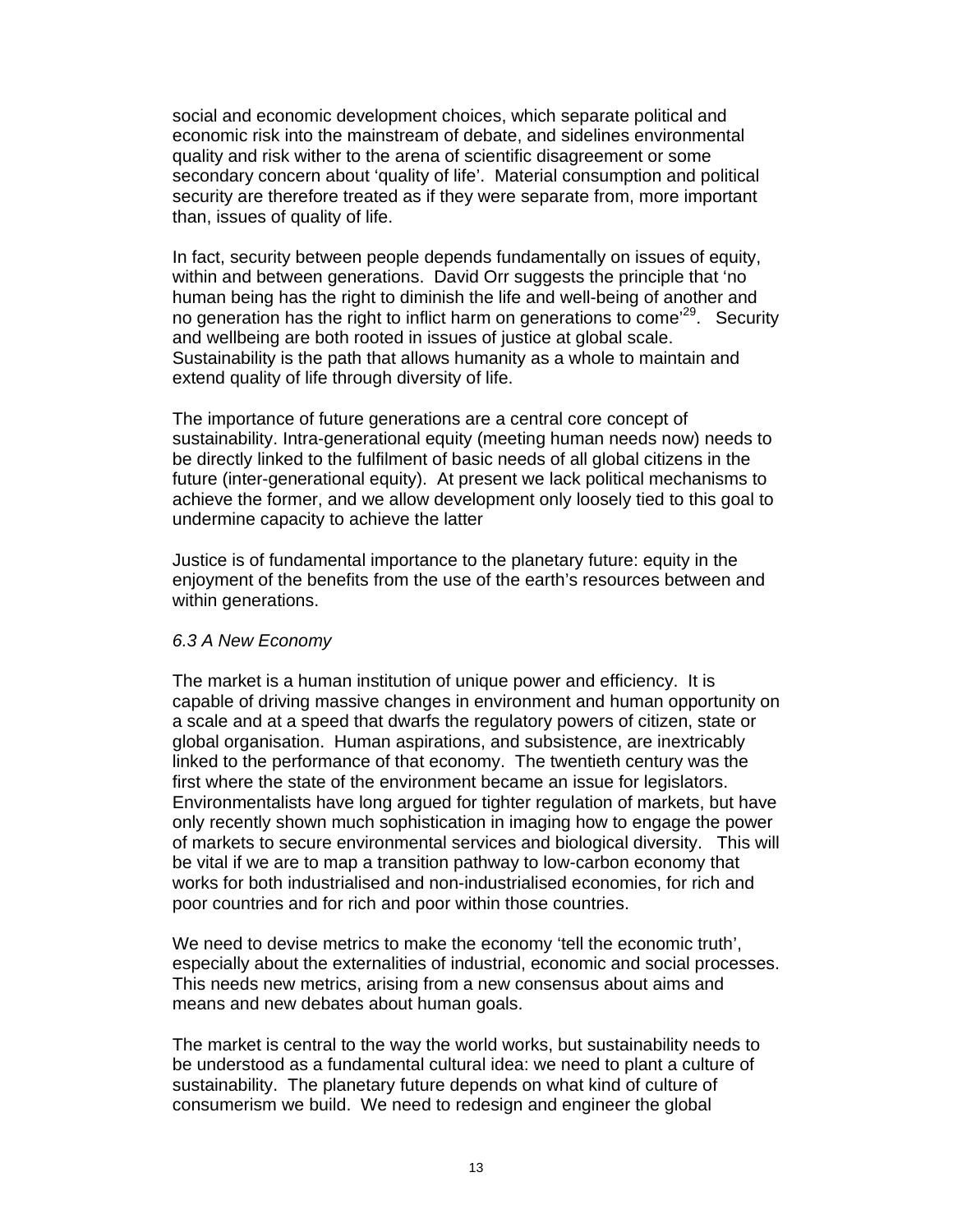economy so that people can get more yet consume less. One aspect of this is an economy of services rather than objects, that generates value without generating waste or unnecessary physical or energetic throughput.

To deal with inequity between rich and poor within a finite world, we need to devise processes that allow gear-down in industrialised economies (in terms of energy and material throughput) as well as necessary gear-up in less industrialised economies.

# *6.4 Presenting New Thinking:*

The existing language of sustainability has become a prison for the imagination. It limits the capacity of partners to respond to the challenge of planetary future (e.g. language of choices, trade-offs). The elements needed for the future are easily stated, although very challenging to work through. They include imagination, vision, passion and emotion.

The issue of emotion is probably central to success. Existing approaches to sustainability have depended heavily on natural science (from which the concept came), and economics. 'Dismal science' in all forms remains essential to charting a course to the future, but it is not enough to drive changes needed. The world is not run by technocrats (even economists), but politicians and the citizens they represent or govern. In the past sustainability has engaged the mind, but the future demands an engagement with the hearts as well.

# **7. Managing Change**

#### *7.1 Beyond the usual*

The solution to unsustainable planetary management demands a move beyond both 'business as usual' and 'politics as usual'. There is nothing usual about the situation humankind is in: nobody has ever been here before.

The search for sustainability can be understood as a social trajectory, a choice of paths. This choice has to be offered in terms of a framework of choices. The challenge is to rationalise and reconcile the contradictory achievements of human progress, and provide choices that allow people to separate ends (happiness, freedom, fulfilment, a diversity of options) and means (jobs, income, wealth, possessions, consumption, power).

The language of 'environmental limits' is in many ways a political non-starter. However, it is also central to the challenge of sustainability. Failure to understand and live within limits is the main reason why current patterns of development are not sustainable.

A core challenge therefore is how to 'sell' structural change against the immediate short-term interests of non-destitute citizens, businesses locked into current markets, financial institutions that believe they have no role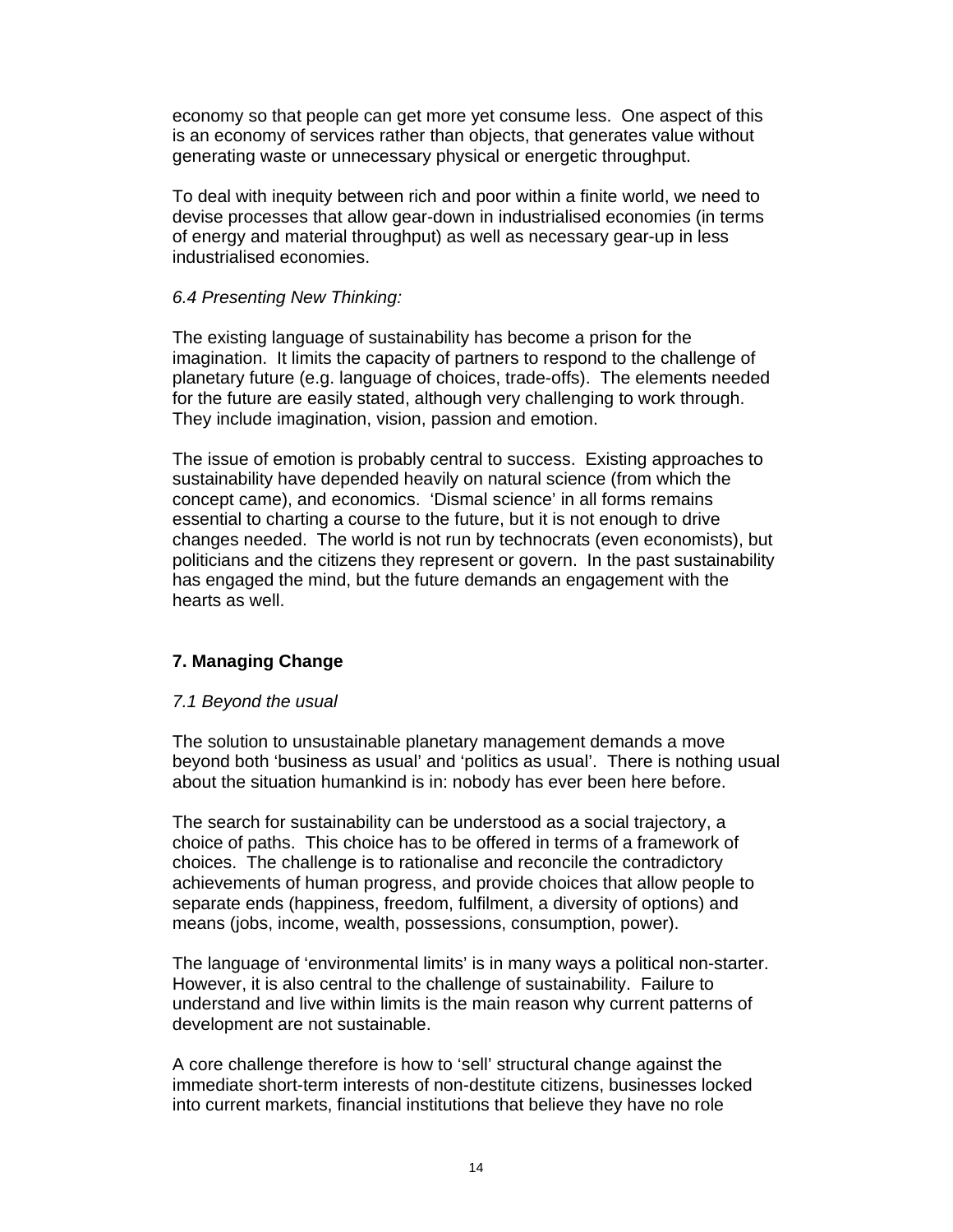beyond maintaining shareholder value, and timid politicians. The policy conservatism and self-interest of wealthy consumers and citizens, the deadening effects of 'affluenza', and of narrow self-interest of the solvent, are key constraints on novel structural change. The parish pump political rhetoric that 'we will not negotiate our way of life' is an understandable position for wealthy countries to take, but it is a deeply negative in its implications. Those with a vested interest oppose change more strongly than those with a vision for change.

The solution to the dilemma of creating change which the rich and powerful mistrust has to be in terms of presenting opportunities and not threats. Consumption has to be made be a driver of positive change, not a driver of global degradation. The language of future possibilities is likely to be more effective than the language of risk. Environmentalism's traditional capacity to speak like the prophet Jeremiah, promising hell to come, does not promote creative thinking and openness to change. The path-dependence of environmentalist rhetoric in the twentieth century has become disfunctional.

Technology is critical to the transition from the 'old economy (fossil fuel, automobile throw-away) to the new economy (reuse, recycle, new energy) $30$ . New technologies may be the key to substantial improvements in material and energy intensity. They may also pose risks to health, welfare and environment. New institutions may be needed to manage transitions to new technologies.

We are on the cusp of non-media mass communication (citizen-to-citizen learning, using the web). This has implications for the way information is stored and exchanged (search engines versus libraries), how information becomes knowledge and how opinion gains authority. These offer both opportunities and risks to the formulation and dissemination of new paradigms for imaging the planetary future.

#### *7.2 Alliances for change*

To have credibility and success, environmentalists need to move beyond the comfort zone of their established professional rituals and partnerships. The changes needed cannot be brought about by environmentalists alone, let alone by IUCN. It will require numerous alliances with a diverse range of actors, big and small, including businesses, governments, development and environmental-developmental organisations and other civil society organisations such as religious groups. Capacity building will be critical to the ability of some partners to support and bring about change.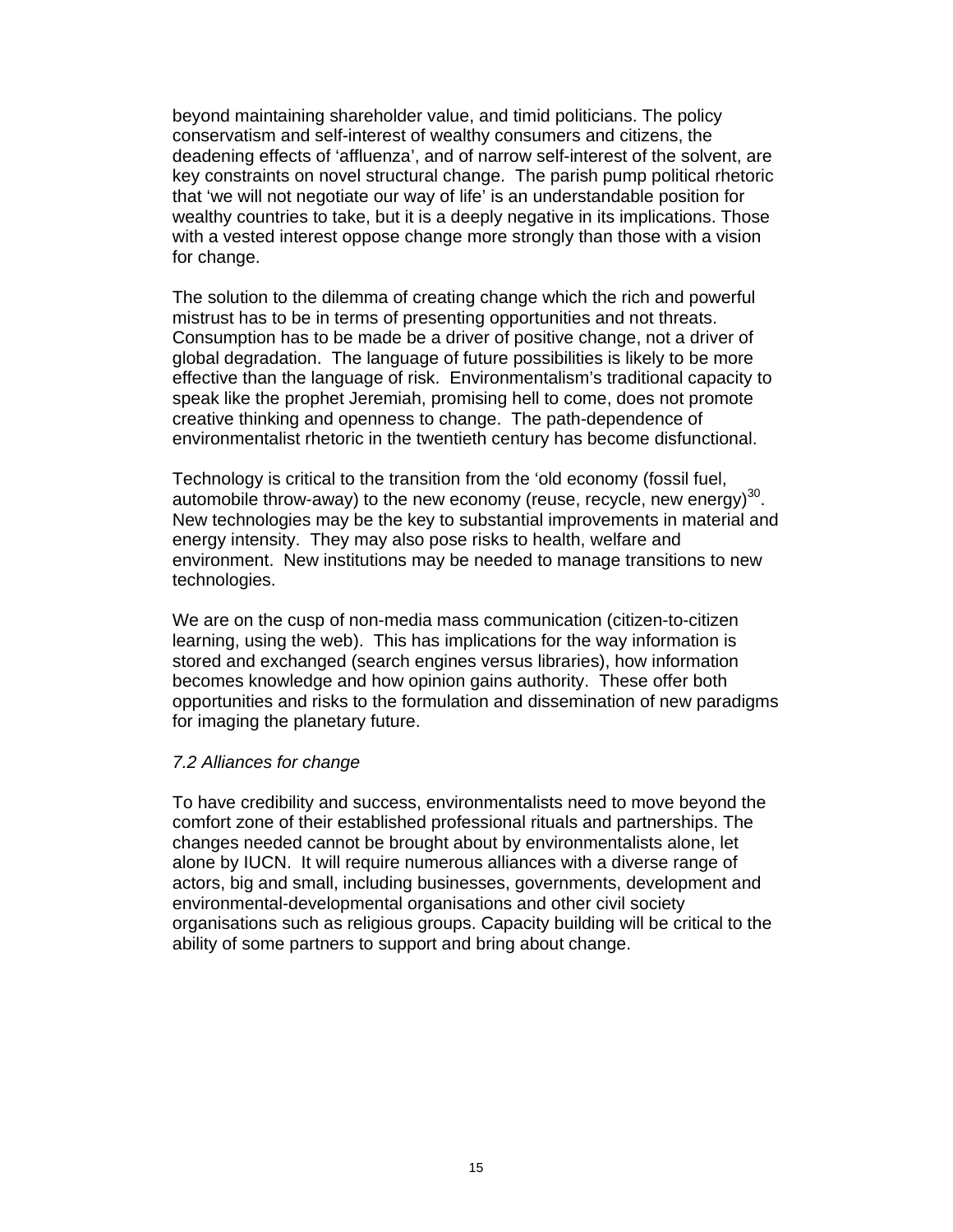Businesses are an important part of the solution. A key dimension of an approach offering choices must be the effective combination of enterprise, market and regulation. The market is hugely powerful as a force, for good or bad. It is highly efficient, but needs regulation if it is to 'tell the ecological truth'. Taxation (with taxes restructured to reflect indirect costs of resource use, for example carbon throughput) is necessary if creative structural change is to be brought about. Relevant businesses are not necessarily large

Conservation and environmentalism in the past have placed excessive emphasis on government and regulation: but why try to drive or coerce change by regulation if you can use the market to change behaviour? As the Grameen businesses demonstrate, social enterprise can be a powerful; force for positive change, far outstripping the capacity of government because of its capacity to harness individual human enterprise and self-interest. Such viral, bottom-of-pyramid solutions to sustainability challenges are in their infancy.

Businesses cannot bring about the needed changes alone. They need governments to regulate, and financiers to reward moves towards sustainability. Ultimately, citizens need to provide the driving forces for new economies through their decisions as consumers. Their ability to balance long term human interests as citizens, parents and neighbours in making short-term consumer choices will have a significant impact on the feasibility of a transition to a new sustainable global economy.

It is unlikely that an attempt to draw up a holistic 'plan for the future' will be effective. The economic, cultural and political changes needed are too complex to map out in detail. A more effective strategy would be based on evolving braided channels of change that different actors can own and drive forwards.

Different strategies will be needed in different contexts: no holistic 'one size fits all' plan will be effective. Los Angeles and Liberia are different places, with different challenges.

#### *7.3 Vision and Expectations*

The challenges ahead demand vision and boldness. Popular support for the complex and difficult transitions ahead demand popular support. This will only be realised if ideas connect with heart and emotion. The choices ahead are essentially political, and engagement in debate must centre on central questions of ethics.

At the same time, proposal must be realistic. Win-win solutions are rare. We need to understand how to make trade-offs between goals (between the interests of different people, between different environmental outcomes) better.

The next six decades are crucial. Sixty years is three human generations. Young people can imagine their grandchildren. What world will today's teenagers see their children and grandchildren try to live in?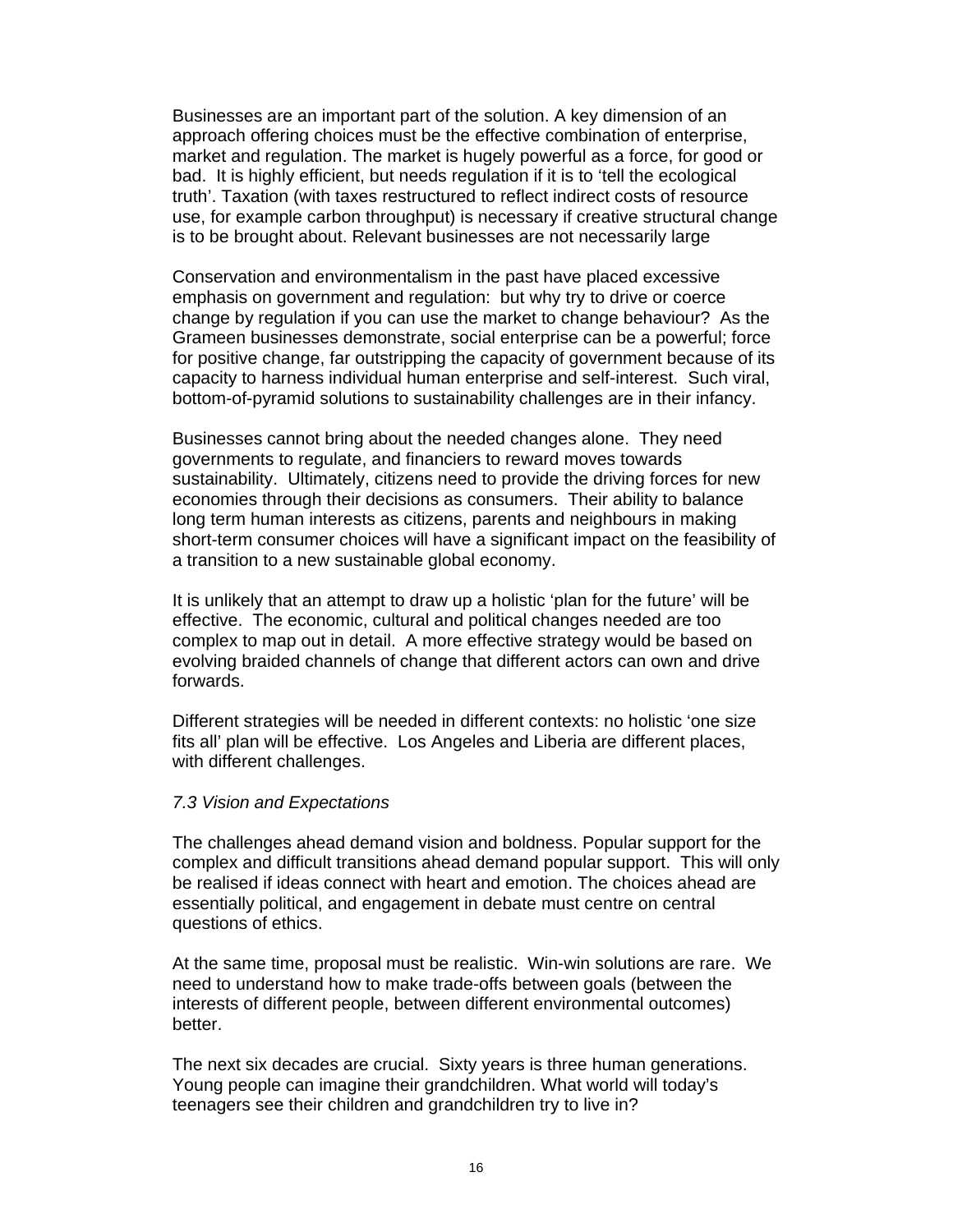# **NOTES**

 $\overline{a}$ 

<sup>1</sup> 'The Future of Environmentalism: Re-thinking sustainability for the twenty-first century' 29-31 January, Hotel Uto Kulm in Zurich, attended by 20 people, including the President and Director General. It was facilitated by Angela Cropper, and attended by William M. Adams, Rubens Harry Born, Lester R. Brown, Sylvia Earle, ,Javed Jabbar, Bill Jackson, Sally Jeanrenaud, David Kaimowitz, Ashok Khosla, Lu Zhi, Gabriel Lopez, Christine Milne, Mark Moody-Stuart, Valli Moosa, Manfred Niekisch, Carlos Manuel Rodriguez, Achim Steiner, Alexei Yablokov, Muhammad Yunus. This meeting was part of a process begun by a decision of the  $63<sup>rd</sup>$  Meeting of the World Conservation Union Council (14-16 February 2005), which called upon the Director General to 'develop a statement of Council which would capture the conceptualization of conservation as it stands today'. This statement was intended 'to reflect the key conclusions from the  $3<sup>rd</sup>$  IUCN World Conservation Congress, which sought to link the human and environmental agendas more effectively, and set out the direction for the future evolution of conservation. In addition, the value of ecosystems should be explored as a key concept. It could serve as a clarion call to the Union's members and Commissions, to the environmental movement as a whole and society at large'.

 $2$  This paper has been drafted by W.M. Adams, University of Cambridge, Downing Place, Cambridge CB2 3EN, email: wa12@cam.ac.uk. It draws directly on the insights and suggestions of all those at the Uto Kulm meeting, but does not necessarily reflect their views.

 $3$  The new IUCN mandate in 1969 spoke of 'the perpetuation and enhancement of the living world – man's natural environment – and the natural resources on which all living things depend', which referred to management of 'air, water, soils, minerals and living species including man, so as to achieve the highest sustainable quality of life'

4 McCormick, J.S. (*The Global Environmental Movement: reclaiming Paradise*, (London: Belhaven, 1992).

5 IUCN, *The World Conservation Strategy*, (Geneva: International Union for Conservation of Nature and Natural Resources, United Nations Environment Programme, World Wildlife Fund, 1980). WWF is now the Worldwide Fund for Nature, IUCN now the World Conservation Union - IUCN.

6 B Brundtland, H. *Our Common Future*, (Oxford: Oxford University Press, for the World Commission on Environment and Development, 1987), (p. 43).

7 S.M. Lélé, "Sustainable development: a critical review," *World Development* 19 (1991): 607-621.

8 S.M. Lélé, (1991) 'Sustainable development: a critical review', *World Development*  19: 607-621.

<sup>9</sup> A.L. Mabogunje, (2002) 'Poverty and environmental degradation: challenges within the global economy', *Environment* 44 (1): 10-18.

<sup>10</sup> www.developmentgoals.org/

11 W.M. Adams, *Green Development: environment and sustainability in the Third World* (London: Routledge, 2001).

12 Meadows, D., Randers, J. and Behrens, W.W. (1972) *The Limits to Growth*., Universe Books, New York.